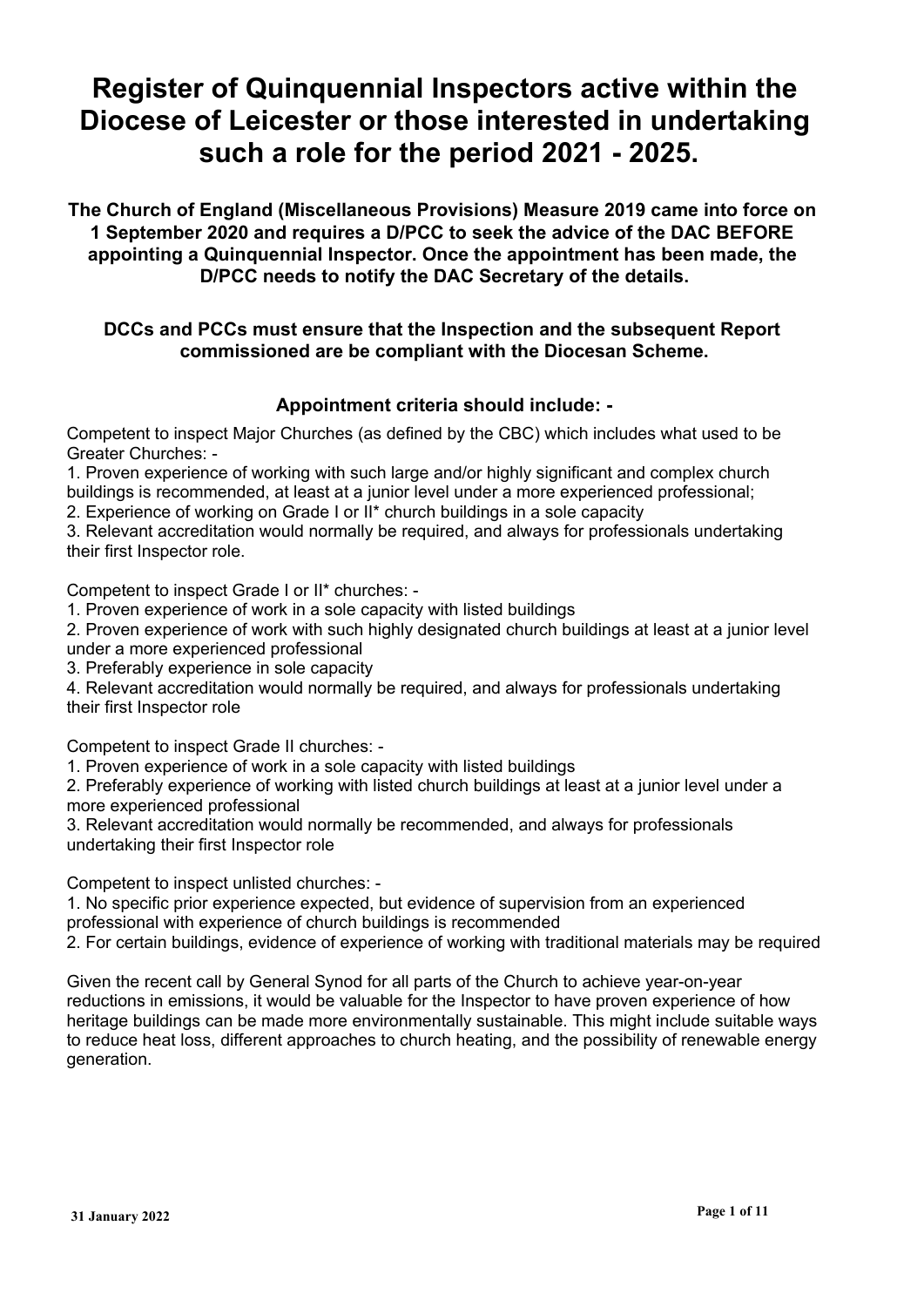| Mr<br>Carl<br><b>Soul Architects Limited</b><br>13 Sparken Hill<br>Worksop<br>Nottingham<br>Nottinghamshire<br><b>S80 1AX</b><br><b>Telephone No:</b><br><b>Mobile:</b><br>E-mail: | <b>Andrews</b><br>(01909) 500710<br>mailto:carl.andrews@soularchitects.co.uk     | This person is accredited as<br>follows: -<br>$\triangledown$ AABC Registered<br>RIBA SCA (Grade I + Grade II*)<br><b>RIBA CA (Grade II)</b><br><b>RIBA CR (Unlisted / Locally listed)</b><br><b>RICS accreditated</b> |
|------------------------------------------------------------------------------------------------------------------------------------------------------------------------------------|----------------------------------------------------------------------------------|------------------------------------------------------------------------------------------------------------------------------------------------------------------------------------------------------------------------|
| <b>Web Site:</b>                                                                                                                                                                   | www.soularchitects.co.uk                                                         |                                                                                                                                                                                                                        |
| William<br>Mr<br><b>GSSArchitecture</b><br>35 Headlands                                                                                                                            | <b>Assheton</b>                                                                  | This person is accredited as<br>follows: -<br>$\vee$ AABC Registered                                                                                                                                                   |
| Kettering<br>Northamptonshire                                                                                                                                                      |                                                                                  | RIBA SCA (Grade I + Grade II*)<br><b>RIBA CA (Grade II)</b>                                                                                                                                                            |
| <b>NN157ES</b><br><b>Telephone No:</b><br><b>Mobile:</b>                                                                                                                           | (01536) 513165                                                                   | ⊻<br><b>RIBA CR (Unlisted / Locally listed)</b><br><b>RICS accreditated</b>                                                                                                                                            |
| E-mail:<br><b>Web Site:</b>                                                                                                                                                        | $wfa@qote$ h.co.uk<br>http://www.gotch.co.uk/                                    |                                                                                                                                                                                                                        |
| <b>Simon</b><br>Mr<br><b>Flying Buttress Architecture Ltd</b><br>The Laurels<br>216 Leicester Road                                                                                 | <b>Bird</b>                                                                      | This person is accredited as<br>follows: -<br><b>AABC Registered</b>                                                                                                                                                   |
| Mountsorrel<br>Louborough                                                                                                                                                          |                                                                                  | RIBA SCA (Grade I + Grade II*)<br><b>RIBA CA (Grade II)</b><br><b>RIBA CR (Unlisted / Locally listed)</b>                                                                                                              |
| <b>LE127DE</b><br><b>Telephone No:</b><br><b>Mobile:</b>                                                                                                                           | 0781 4293451<br>07814293451                                                      | <b>RICS accreditated</b>                                                                                                                                                                                               |
| E-mail:<br><b>Web Site:</b>                                                                                                                                                        | simon.bird@flyingbuttressarchitecture.co.uk<br>www.flyingbuttressarchiture.co.uk |                                                                                                                                                                                                                        |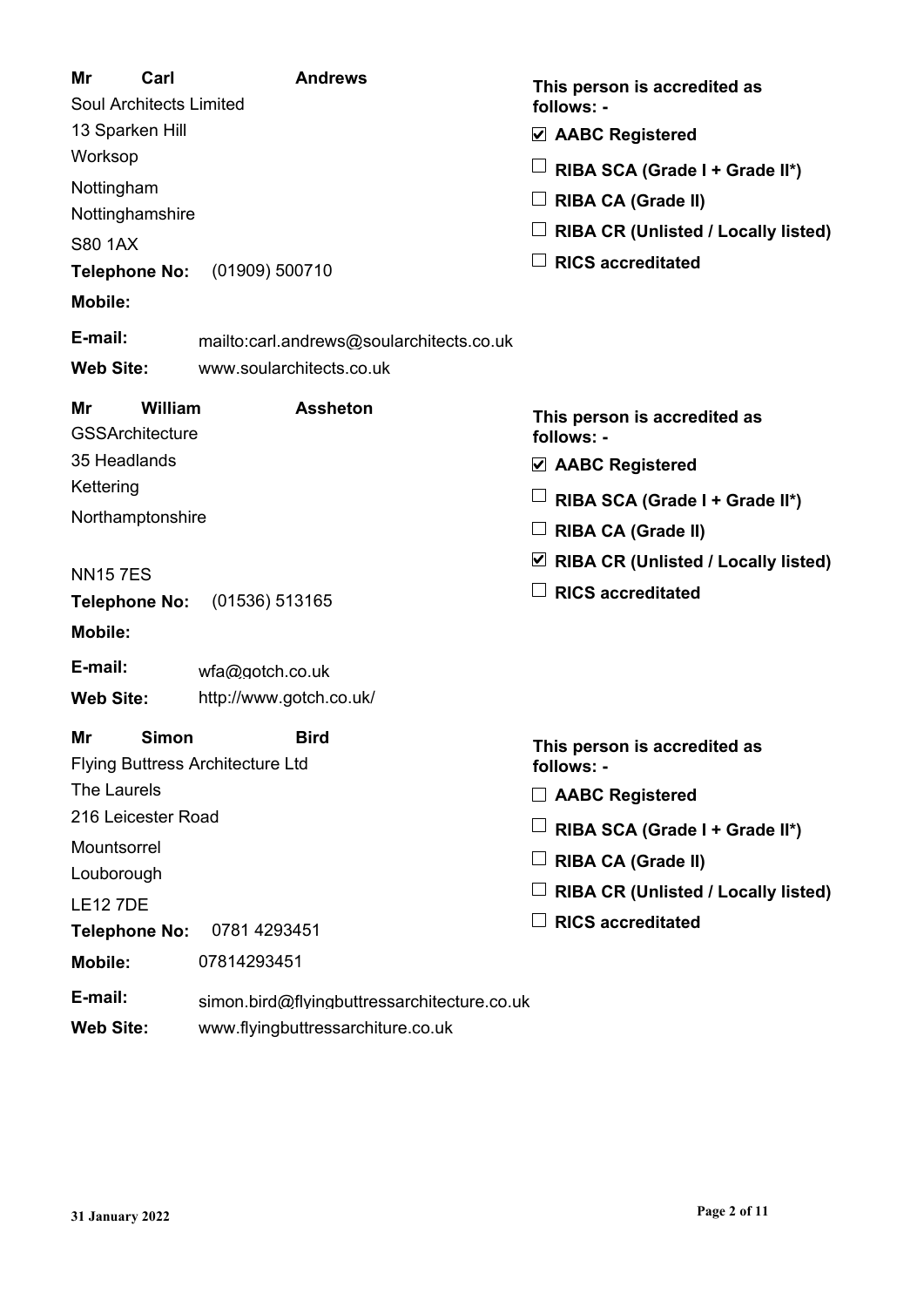| Mr<br><b>Richard</b><br>46 St. Mary's Gate<br>The Lace Market<br>Nottingham<br>Nottinghamshire<br><b>NG1 1QA</b><br>Telephone No: 0115 9508047<br><b>Mobile:</b><br>E-mail:                                                             | <b>Brook</b><br>Peter Rogan & Associates Limited<br>richard@pr-architects.net                                                       | This person is accredited as<br>follows: -<br>☑ AABC Registered<br>RIBA SCA (Grade I + Grade II*)<br><b>RIBA CA (Grade II)</b><br><b>RIBA CR (Unlisted / Locally listed)</b><br><b>RICS accreditated</b>      |
|-----------------------------------------------------------------------------------------------------------------------------------------------------------------------------------------------------------------------------------------|-------------------------------------------------------------------------------------------------------------------------------------|---------------------------------------------------------------------------------------------------------------------------------------------------------------------------------------------------------------|
| <b>Web Site:</b><br>Mr<br>Paul<br><b>Fisher German LLP</b><br><b>St Helens Court</b><br><b>North Street</b><br>Ashby-de-la-Zouch<br>Leicestershire<br><b>LE65 1HS</b><br><b>Telephone No:</b><br>Mobile:<br>E-mail:<br><b>Web Site:</b> | www.pr-architects.net<br><b>Brown</b><br>(01530) 566577<br>0797 495 4998<br>Paul.Brown@fishergerman.co.uk<br>www.fishergerman.co.uk | This person is accredited as<br>follows: -<br><b>AABC Registered</b><br>RIBA SCA (Grade I + Grade II*)<br><b>RIBA CA (Grade II)</b><br><b>RIBA CR (Unlisted / Locally listed)</b><br>$\vee$ RICS accreditated |
| <b>Mrs</b><br><b>Hannah</b><br>The Police House<br><b>Ketton Road</b><br>North Luffenham<br>Rutland<br><b>LE15 8JY</b><br>Telephone No:<br><b>Mobile:</b><br>E-mail:                                                                    | Crawford<br>Parkinson, Dodson & Associates Ltd<br>0116 2598403<br>Hannahelizabeth crawford@yahoo.co.uk                              | This person is accredited as<br>follows: -<br><b>AABC Registered</b><br>RIBA SCA (Grade I + Grade II*)<br><b>RIBA CA (Grade II)</b><br><b>RIBA CR (Unlisted / Locally listed)</b><br><b>RICS accreditated</b> |

**Web Site:**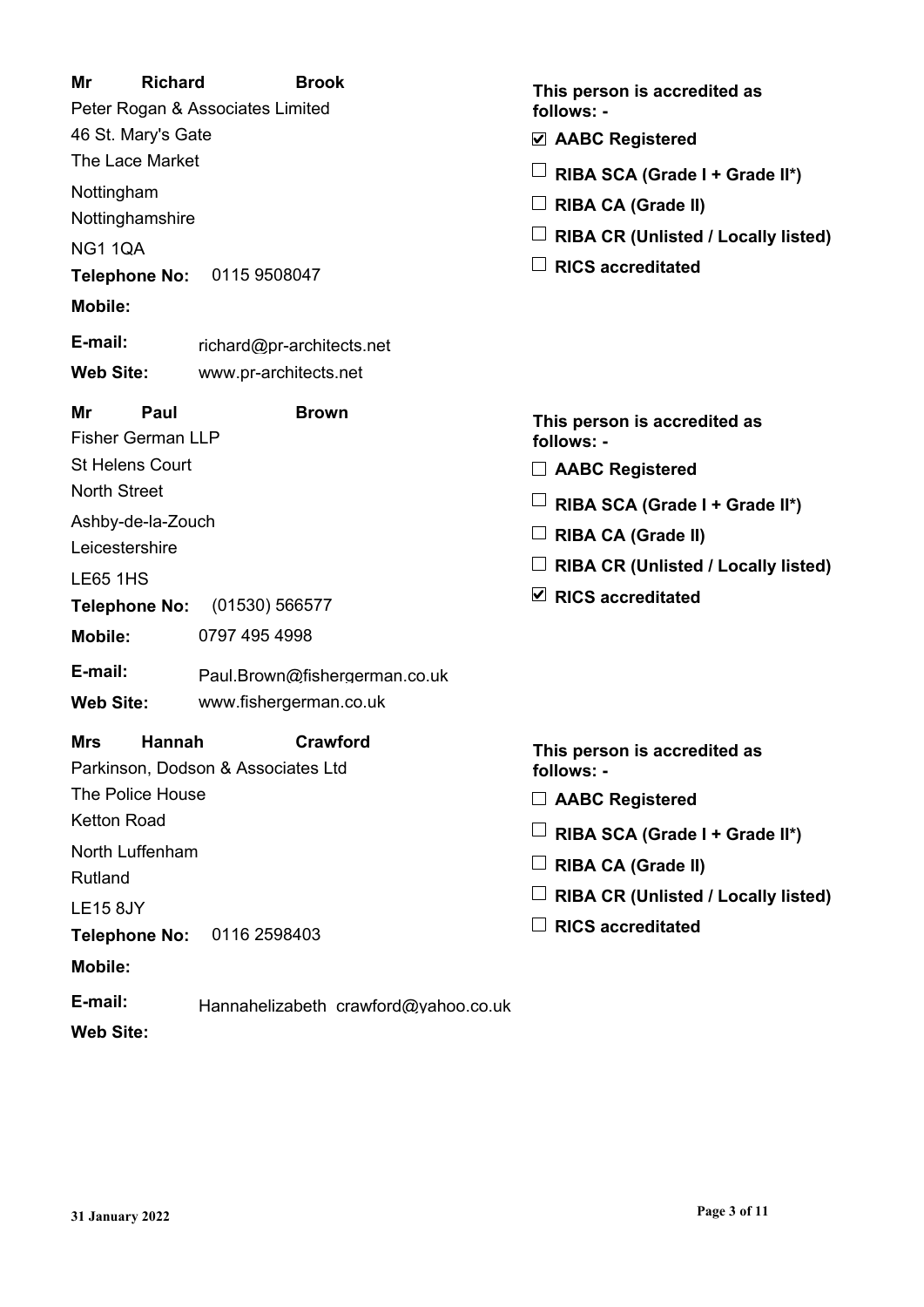| Mr<br>John                                                | <b>Dodson</b>                    | This person is accredited as               |
|-----------------------------------------------------------|----------------------------------|--------------------------------------------|
| Parkinson, Dodson & Associates<br><b>The Police House</b> |                                  | follows: -                                 |
|                                                           |                                  | $\vee$ AABC Registered                     |
| <b>Ketton Road</b>                                        |                                  | RIBA SCA (Grade I + Grade II*)             |
| North Luffenham<br>Rutland                                |                                  | <b>RIBA CA (Grade II)</b>                  |
|                                                           |                                  | <b>RIBA CR (Unlisted / Locally listed)</b> |
| <b>LE15 8JY</b>                                           | Telephone No: 0116 2598403       | <b>RICS accreditated</b>                   |
| <b>Mobile:</b>                                            |                                  |                                            |
| E-mail:                                                   |                                  |                                            |
|                                                           | john@dodsonarchitects.co.uk      |                                            |
| <b>Web Site:</b>                                          | www.dodsonarchitects.co.uk       |                                            |
| Dr<br>John<br>John Eaton & Company                        | <b>Eaton</b>                     | This person is accredited as<br>follows: - |
| <b>Natural House</b>                                      |                                  | $\Box$ AABC Registered                     |
| <b>Stoughton Lane</b>                                     |                                  | RIBA SCA (Grade I + Grade II*)             |
| Stoughton                                                 |                                  | <b>RIBA CA (Grade II)</b>                  |
| Leicester                                                 |                                  | <b>RIBA CR (Unlisted / Locally listed)</b> |
| LE2 2FH                                                   |                                  | <b>RICS accreditated</b>                   |
| <b>Mobile:</b>                                            | Telephone No: 0116 2718776       |                                            |
|                                                           |                                  |                                            |
| E-mail:                                                   | j-eaton@btconnect.com            |                                            |
| <b>Web Site:</b>                                          |                                  |                                            |
| <b>Malcolm</b><br>Mr<br>Corporate Architecture Ltd        | <b>Foulkes-Arnold</b>            | This person is accredited as<br>follows: - |
|                                                           | Venari House, 1 Trimbush Way     | $\Box$ AABC Registered                     |
| Rockingham Road                                           |                                  | RIBA SCA (Grade I + Grade II*)             |
| Market Harborough                                         |                                  | <b>RIBA CA (Grade II)</b>                  |
| Leicestershire                                            |                                  | <b>RIBA CR (Unlisted / Locally listed)</b> |
| <b>LE167XY</b>                                            |                                  | <b>RICS accreditated</b>                   |
| <b>Telephone No:</b>                                      | (01858) 467476                   |                                            |
| <b>Mobile:</b>                                            |                                  |                                            |
| E-mail:                                                   | mvfa@corporatearchitecture.co.uk |                                            |

**Web Site:** www.corporatearchitecture.co.uk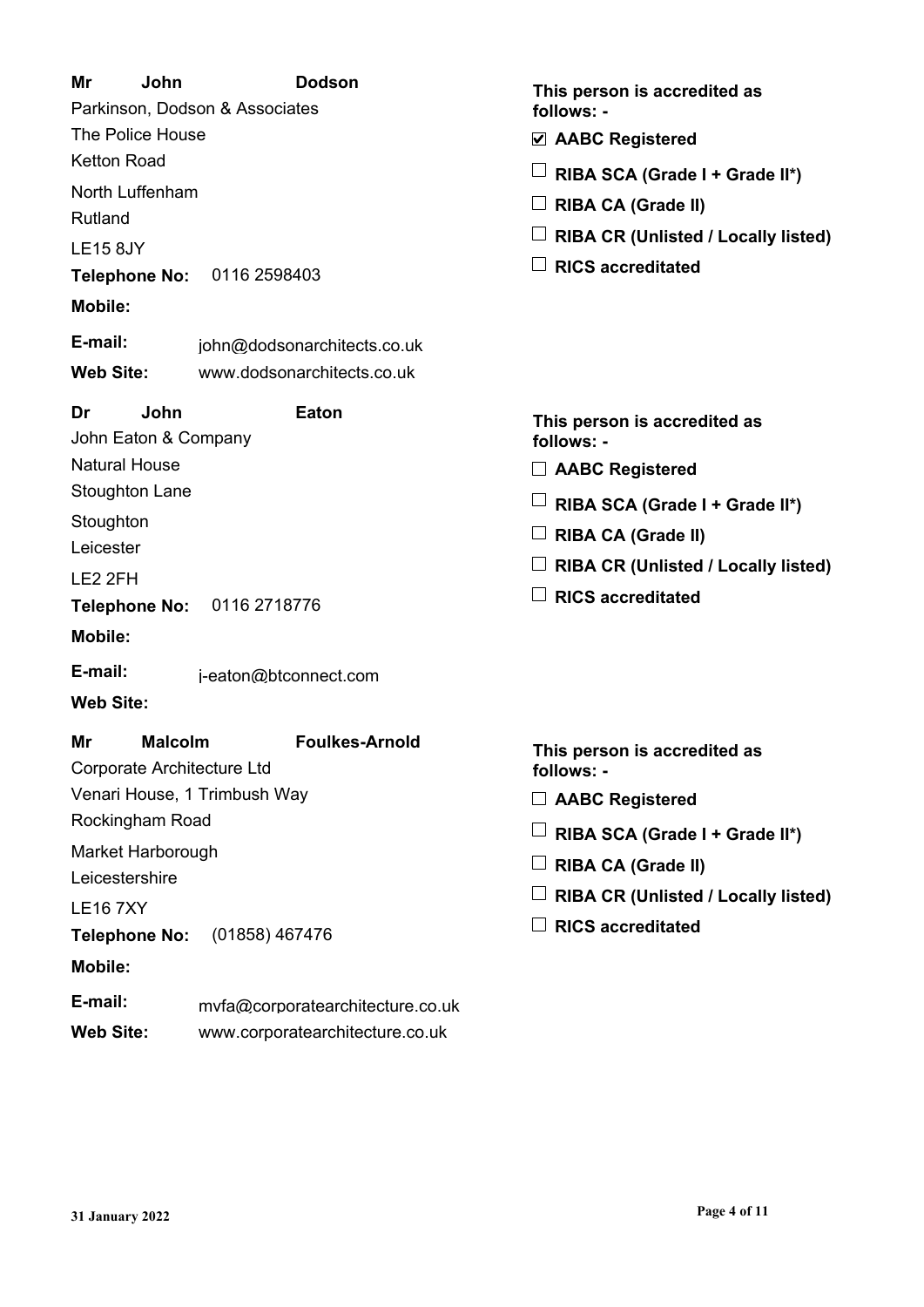#### **Mr Mark Goodwill-Hodgson** Mark Goodwill-Hodgson Ltd 1 Highfield Road West Bridgford Nottingham Nottinghamshire NG2 6DR **This person is accredited as follows: - Telephone No: E-mail:** markgoodwillhodgson@gmail.com **Mobile:** 07970692887 **Web Site: AABC Registered RIBA SCA (Grade I + Grade II\*) RIBA CA (Grade II) RIBA CR (Unlisted / Locally listed) RICS accreditated Mr Gareth Jones** DarntonB3Architecture Loughborough Technology Centre Epinal Way **Loughborough** Leicestershire LE11 3GE **This person is accredited as follows: - Telephone No: E-mail:** Gareth.jones@darntonb3.com **Mobile:** 07718 809487 **Web Site:** www.darntonb3.com **AABC Registered RIBA SCA (Grade I + Grade II\*) RIBA CA (Grade II) RIBA CR (Unlisted / Locally listed) RICS accreditated Mr Mark King** Mark King Architect Ltd 30 Henry Street Kenilworth **Warwickshire** CV8 2HJ **This person is accredited as follows: - Telephone No:** (01926) 858570 **AABC Registered RIBA SCA (Grade I + Grade II\*) RIBA CA (Grade II) RIBA CR (Unlisted / Locally listed) RICS accreditated**

**Web Site:**

**E-mail:** mark@markkingarchitect.co.uk

**Mobile:** 07745 222 745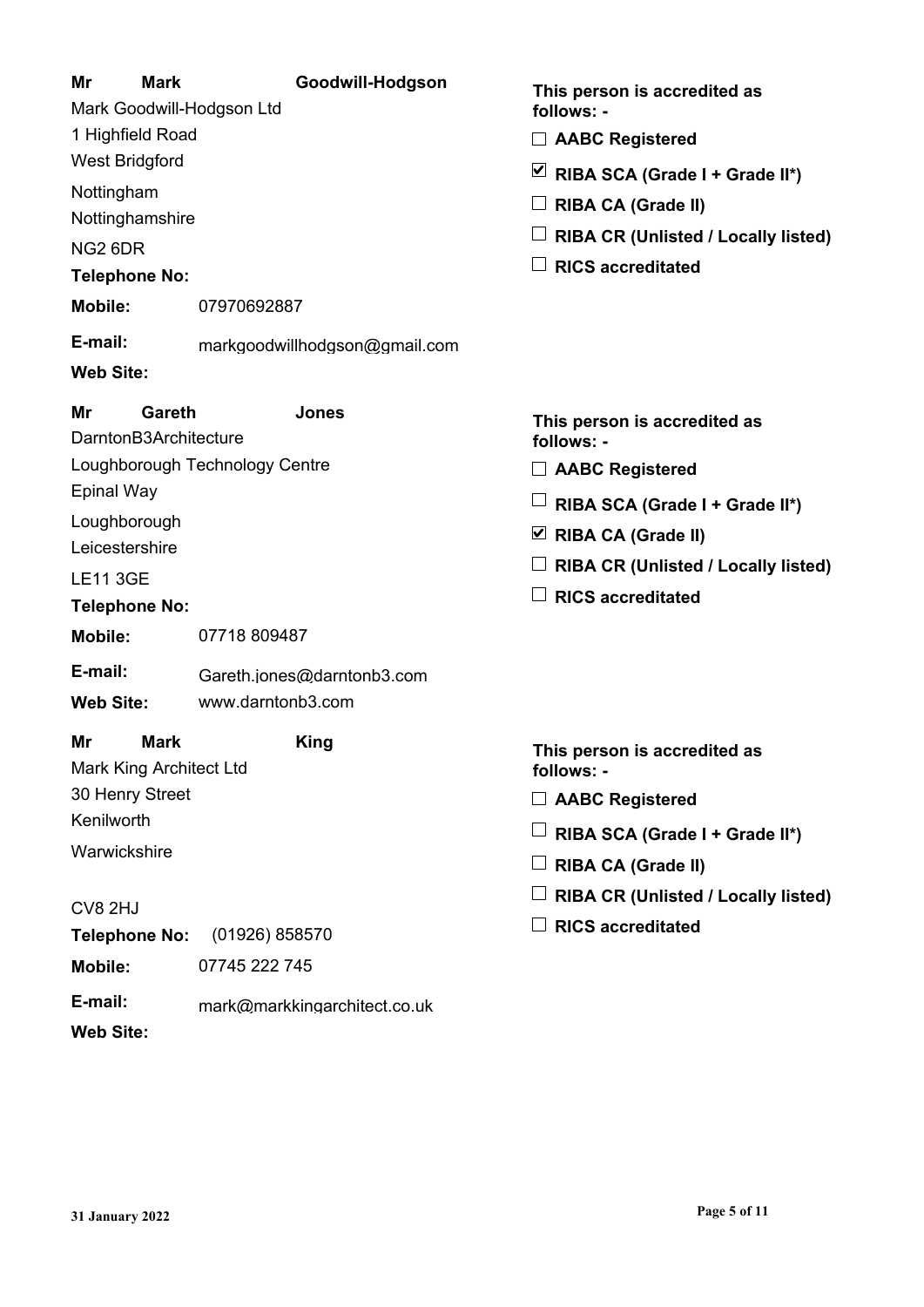| Mr<br><b>Adrian</b><br><b>Adrian Male Associates</b><br><b>Midtrees</b><br>The Green<br>Hambridge<br>Langport<br><b>TA10 0AT</b><br><b>Telephone No:</b><br><b>Mobile:</b><br>E-mail: | <b>Male</b><br>$(01460)$ 281881<br>mailto:office@ama-surveyors.co.uk | This person is accredited as<br>follows: -<br><b>AABC Registered</b><br>RIBA SCA (Grade I + Grade II*)<br><b>RIBA CA (Grade II)</b><br><b>RIBA CR (Unlisted / Locally listed)</b><br><b>RICS accreditated</b> |
|---------------------------------------------------------------------------------------------------------------------------------------------------------------------------------------|----------------------------------------------------------------------|---------------------------------------------------------------------------------------------------------------------------------------------------------------------------------------------------------------|
| <b>Web Site:</b>                                                                                                                                                                      | www.ama-surveyors.co.uk                                              |                                                                                                                                                                                                               |
| Mr<br><b>Bryan</b><br>Bryan Martin, Architect<br>36 Banbury Lane                                                                                                                      | <b>Martin</b>                                                        | This person is accredited as<br>follows: -<br>$\triangledown$ AABC Registered                                                                                                                                 |
| <b>Byfield</b>                                                                                                                                                                        |                                                                      | RIBA SCA (Grade I + Grade II*)                                                                                                                                                                                |
| Northamptonshire                                                                                                                                                                      |                                                                      | <b>RIBA CA (Grade II)</b>                                                                                                                                                                                     |
| <b>NN11 6UX</b><br><b>Telephone No:</b><br><b>Mobile:</b>                                                                                                                             | $(01327)$ 264358                                                     | <b>RIBA CR (Unlisted / Locally listed)</b><br><b>RICS accreditated</b>                                                                                                                                        |
| E-mail:                                                                                                                                                                               | bryan@bryanmartin.co.uk                                              |                                                                                                                                                                                                               |
| <b>Web Site:</b>                                                                                                                                                                      |                                                                      |                                                                                                                                                                                                               |
| Mr<br><b>Steven</b><br><b>Brown Matthews Architects Ltd</b>                                                                                                                           | <b>Matthews</b>                                                      | This person is accredited as<br>follows: -                                                                                                                                                                    |
| Oak Tree Design Studio<br><b>Wolverton Road</b>                                                                                                                                       |                                                                      | ☑ AABC Registered                                                                                                                                                                                             |
| Snitterfield                                                                                                                                                                          |                                                                      | RIBA SCA (Grade I + Grade II*)                                                                                                                                                                                |
| Stratford-upon-Avon                                                                                                                                                                   |                                                                      | <b>RIBA CA (Grade II)</b>                                                                                                                                                                                     |
| <b>CV37 0HB</b>                                                                                                                                                                       |                                                                      | <b>RIBA CR (Unlisted / Locally listed)</b>                                                                                                                                                                    |
| <b>Telephone No:</b>                                                                                                                                                                  | (01789) 73034                                                        | <b>RICS accreditated</b>                                                                                                                                                                                      |
| <b>Mobile:</b>                                                                                                                                                                        | 0797 491 6579                                                        |                                                                                                                                                                                                               |
| E-mail:<br><b>Web Site:</b>                                                                                                                                                           | steven@brownmatthews.co.uk<br>www.brownmatthews.co.uk                |                                                                                                                                                                                                               |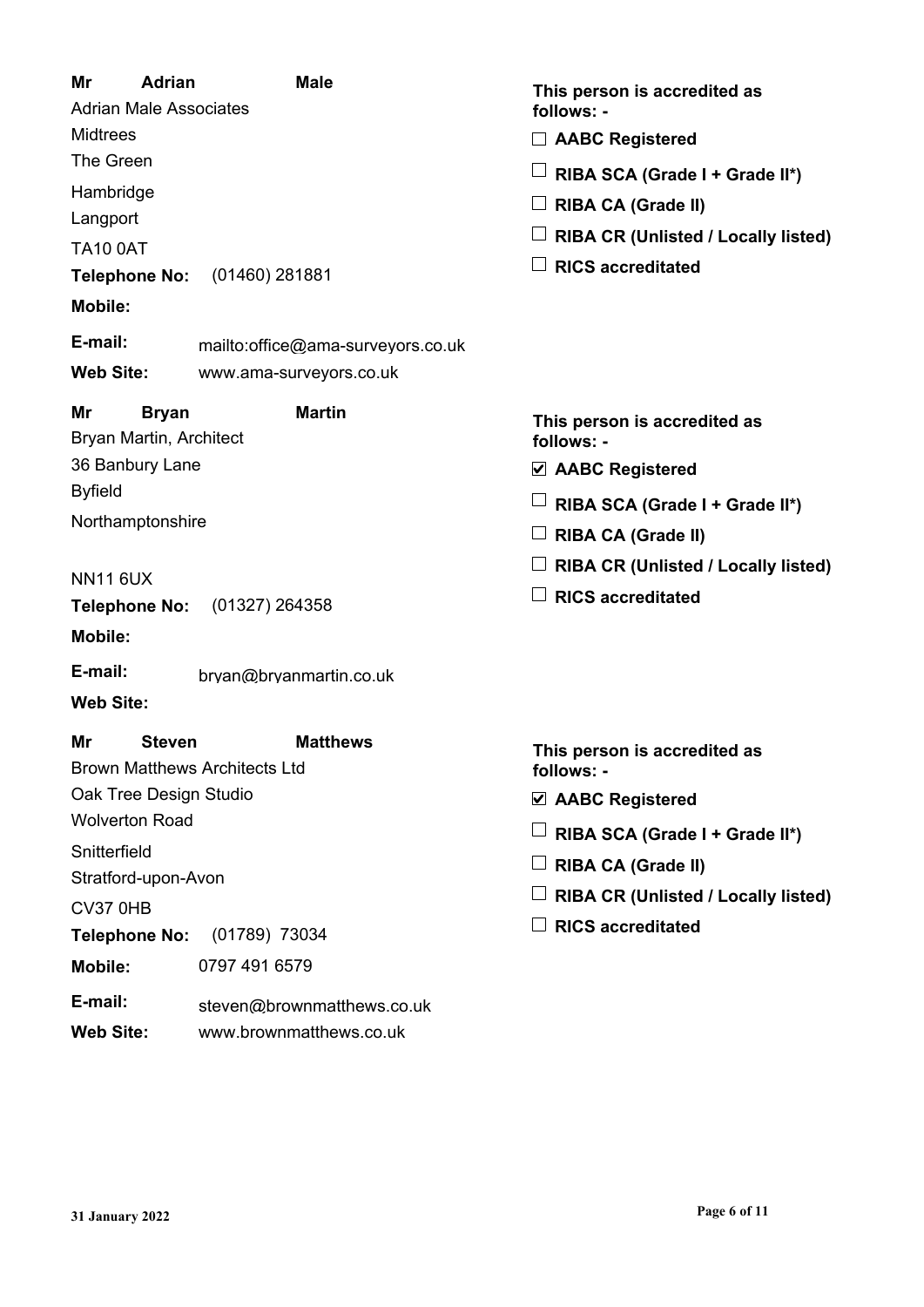| Ms<br><b>Eleanor</b><br>The Old Rectory<br>8 Water Lane<br>Stathern<br>Leicestershire<br><b>LE14 4HX</b><br><b>Telephone No:</b><br><b>Mobile:</b><br>E-mail:<br><b>Web Site:</b>                                               | <b>McEvedy</b><br>E B McEvedy Historic Building Consultants<br>(01949) 869197<br>0756 394 8436<br>eleanor.mcevedy@gmail.com | This person is accredited as<br>follows: -<br>☑ AABC Registered<br>RIBA SCA (Grade I + Grade II*)<br><b>RIBA CA (Grade II)</b><br><b>RIBA CR (Unlisted / Locally listed)</b><br><b>RICS accreditated</b>               |
|---------------------------------------------------------------------------------------------------------------------------------------------------------------------------------------------------------------------------------|-----------------------------------------------------------------------------------------------------------------------------|------------------------------------------------------------------------------------------------------------------------------------------------------------------------------------------------------------------------|
| John<br>Mr<br>Nick Joyce Architects Ltd<br>5 Barbourne Road<br>Worcester<br><b>WR1 1RS</b><br><b>Telephone No:</b><br><b>Mobile:</b><br>E-mail:                                                                                 | <b>Middleton</b><br>(01905) 726307<br>enquiries@nickjoycearchitects.co.uk                                                   | This person is accredited as<br>follows: -<br>$\triangledown$ AABC Registered<br>RIBA SCA (Grade I + Grade II*)<br><b>RIBA CA (Grade II)</b><br><b>RIBA CR (Unlisted / Locally listed)</b><br><b>RICS accreditated</b> |
| <b>Web Site:</b><br><b>Stephen</b><br>Mr<br><b>Oliver Architecture Ltd</b><br>The Coffin Works<br>13 - 15 Fleet Street<br>Jewellery Quarter<br>Birmingham<br><b>B3 1JP</b><br><b>Telephone No:</b><br><b>Mobile:</b><br>E-mail: | www.nickjoycearchitects.co.uk<br>Oliver<br>0121 7735002<br>079 7919 1011<br>conservation@oliver-architecture.co.uk          | This person is accredited as<br>follows: -<br>☑ AABC Registered<br>RIBA SCA (Grade I + Grade II*)<br><b>RIBA CA (Grade II)</b><br><b>RIBA CR (Unlisted / Locally listed)</b><br><b>RICS accreditated</b>               |

**Web Site:** www.oliver-architecture.co.uk/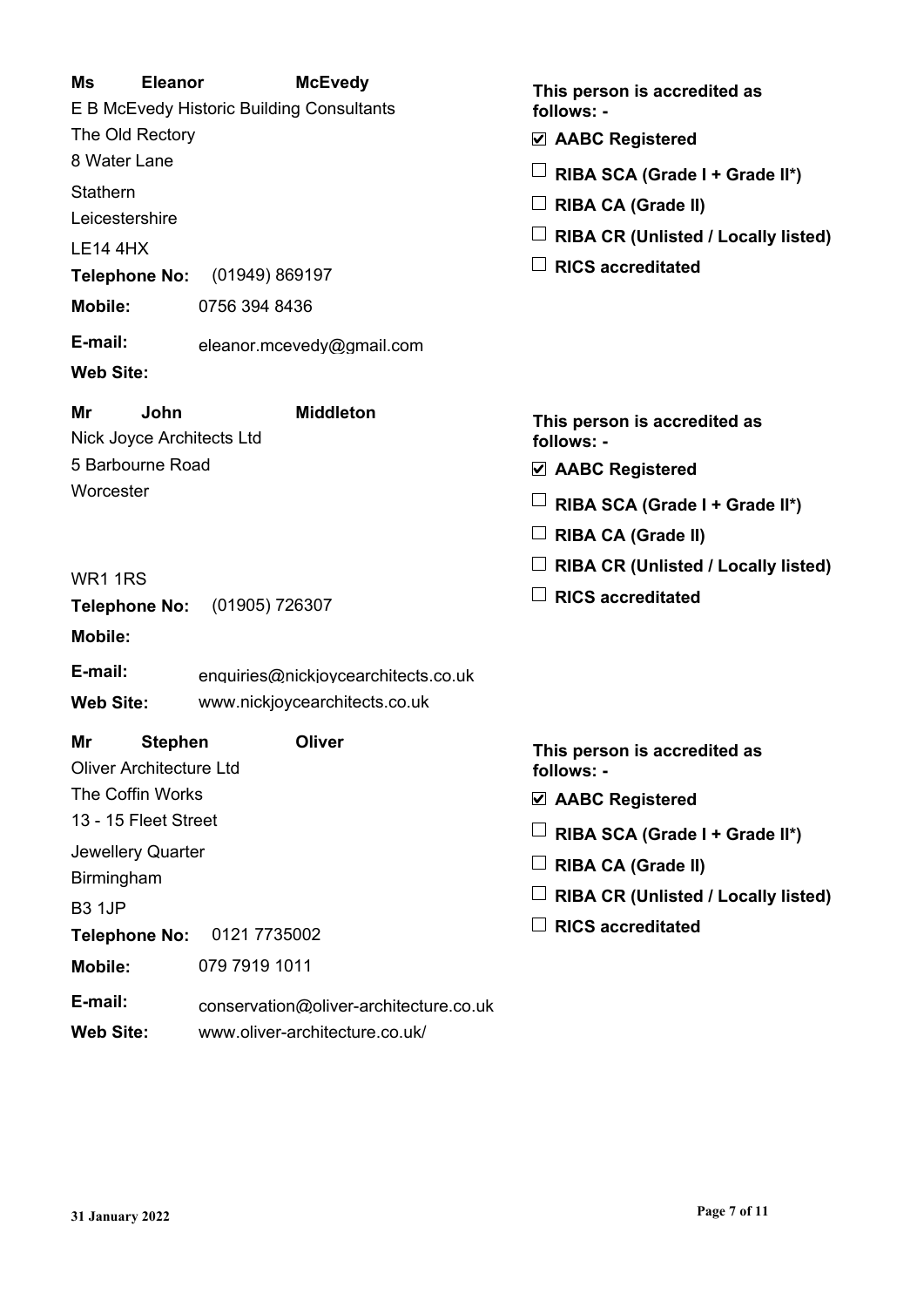| Gill<br><b>Mrs</b><br>Larkspur Architects         | <b>Pedler</b>                                         | This person is accredited as<br>follows: -           |
|---------------------------------------------------|-------------------------------------------------------|------------------------------------------------------|
| 56 Burnmill Road                                  |                                                       | <b>AABC Registered</b>                               |
| Market Harborough                                 |                                                       | RIBA SCA (Grade I + Grade II*)                       |
| Leicestershire                                    |                                                       | <b>RIBA CA (Grade II)</b>                            |
|                                                   |                                                       | $\triangleright$ RIBA CR (Unlisted / Locally listed) |
| <b>LE167JF</b><br><b>Telephone No:</b>            |                                                       | <b>RICS</b> accreditated                             |
| <b>Mobile:</b>                                    | 07815 086 161                                         |                                                      |
| E-mail:                                           | gill@larkspurarchitects.co.uk                         |                                                      |
| <b>Web Site:</b>                                  | www.larkspurarchitects.co.uk                          |                                                      |
| <b>David</b><br>Dr                                | <b>Pendery</b><br>Pendery Architecture & Heritage Ltd | This person is accredited as<br>follows: -           |
| 23 Orchard Road                                   |                                                       | $\vee$ AABC Registered                               |
| <b>Hook Norton</b>                                |                                                       | ⊻<br>RIBA SCA (Grade I + Grade II*)                  |
| Banbury                                           |                                                       | <b>RIBA CA (Grade II)</b>                            |
| Oxfordshire                                       |                                                       | <b>RIBA CR (Unlisted / Locally listed)</b>           |
| <b>OX15 5LX</b>                                   |                                                       | <b>RICS accreditated</b>                             |
| <b>Telephone No:</b><br><b>Mobile:</b>            | 07482 557577                                          |                                                      |
| E-mail:                                           | d.pendery@btinternet.com                              |                                                      |
| <b>Web Site:</b>                                  |                                                       |                                                      |
| Mr<br>Graeme<br><b>Graeme Renton Architecture</b> | <b>Renton</b>                                         | This person is accredited as<br>follows: -           |
| 5 Barratt Lane                                    |                                                       | $\triangledown$ AABC Registered                      |
| Attenborough                                      |                                                       | RIBA SCA (Grade I + Grade II*)                       |
| Nottingham                                        |                                                       | <b>RIBA CA (Grade II)</b>                            |
| Nottinghamshire                                   |                                                       | <b>RIBA CR (Unlisted / Locally listed)</b>           |
| NG9 6AD<br><b>Telephone No:</b>                   | 0115 9253351                                          | <b>RICS accreditated</b>                             |
| <b>Mobile:</b>                                    | 0746 442 8885                                         |                                                      |

**E-mail:** contact@graemerenton.com

**Web Site:** www.graemerenton.com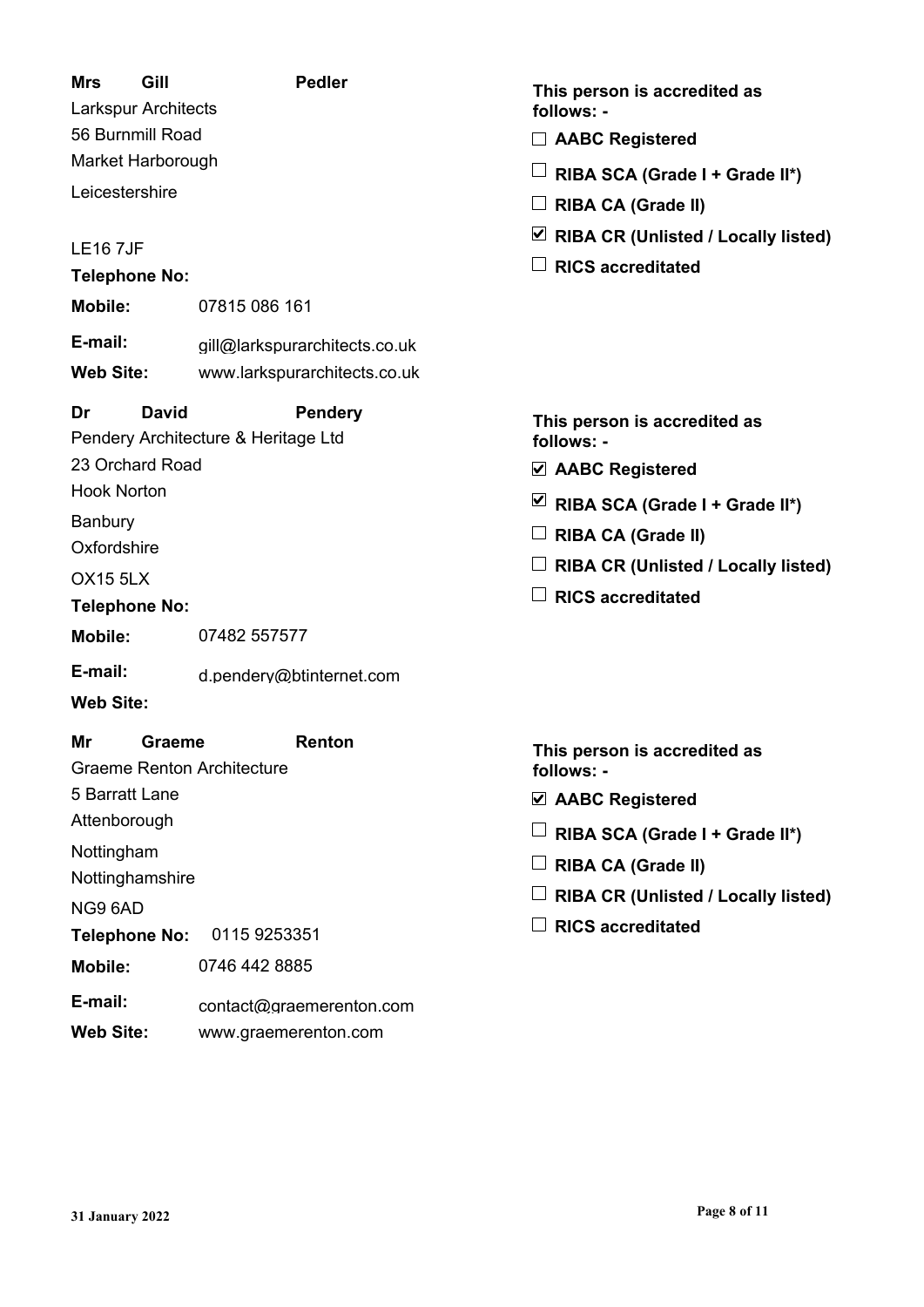### **Mrs Nichola Robinson** Smith and Roper Architects and Surveyors 65-67 Church Street Sutton-in-Ashfield Nottinghamshire NG17 1FE **This person is accredited as follows: - Telephone No:** (01623) 706222 **E-mail:** nrobinson@smithandroper.com **Mobile:** 0792 034 5612 **Web Site:** www.smithandroper.com **AABC Registered RIBA SCA (Grade I + Grade II\*) RIBA CA (Grade II) RIBA CR (Unlisted / Locally listed) RICS accreditated Mr Peter Rogan** Peter Rogan & Associates Ltd 46 St Mary's Gate Nottingham Nottinghamshire NG1 1QA **This person is accredited as follows: - Telephone No:** 0115 9508047 **E-mail:** peter@pr-architects.net **Mobile:** 07920120295 **Web Site:** http://www.pr-architects.net **AABC Registered RIBA SCA (Grade I + Grade II\*) RIBA CA (Grade II) RIBA CR (Unlisted / Locally listed) RICS accreditated Mr Andrew Salter** Acanthus Clews Acanthus House 57 Hightown Road **Banbury Oxfordshire** OX16 9BE **This person is accredited as follows: - Telephone No:** (01295) 702600 **Mobile: AABC Registered RIBA SCA (Grade I + Grade II\*) RIBA CA (Grade II) RIBA CR (Unlisted / Locally listed) RICS accreditated**

**E-mail:** andrew@acanthusclews.co.uk

**Web Site:** http://www.acanthusclews.co.uk/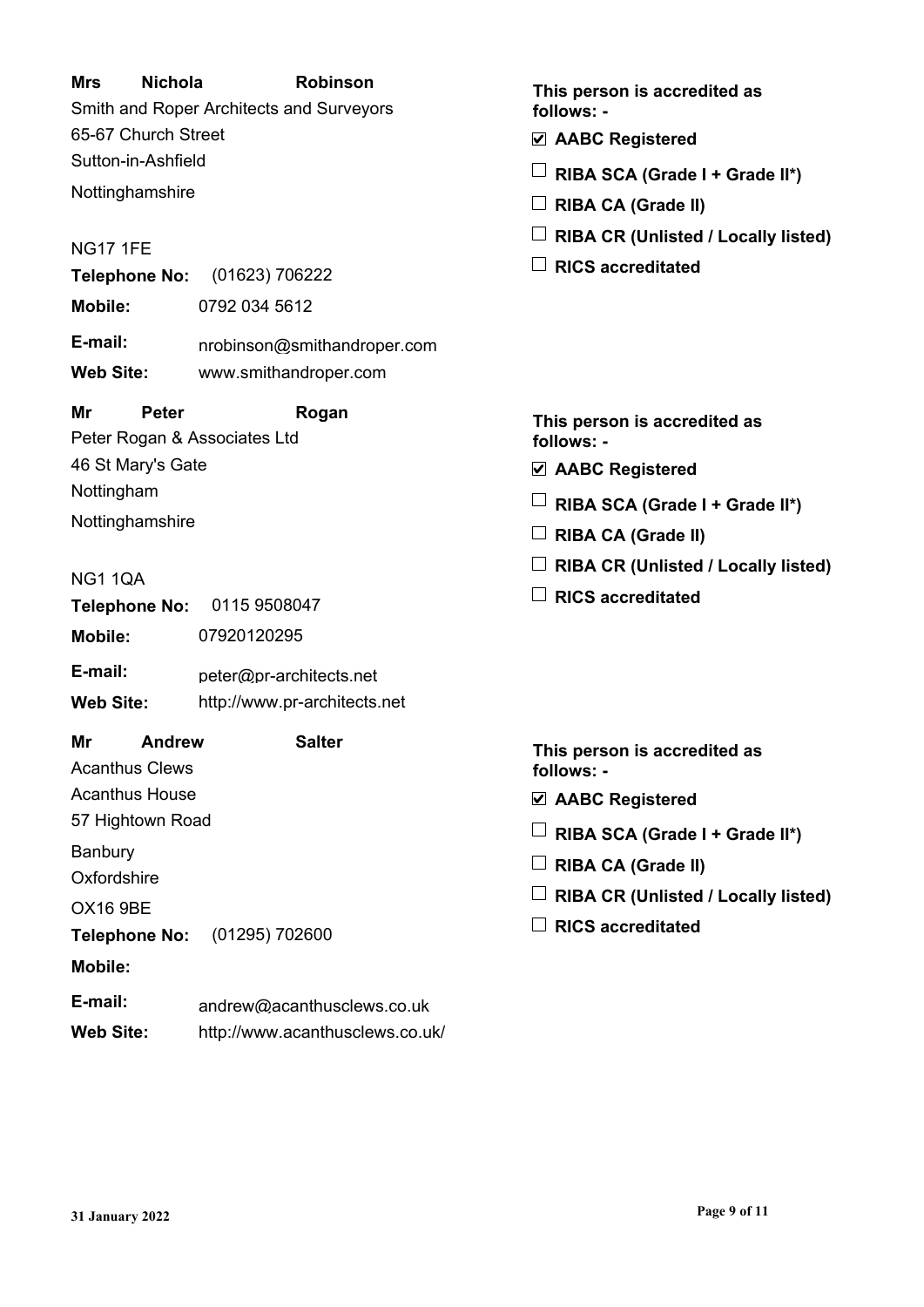| Mr<br><b>Henry</b><br><b>Hestia Architects Ltd</b> | <b>Sanders</b>                                             | This person is accredited as<br>follows: - |
|----------------------------------------------------|------------------------------------------------------------|--------------------------------------------|
| 12 Poplar Road                                     |                                                            | ☑ AABC Registered                          |
| Oxford                                             |                                                            | RIBA SCA (Grade I + Grade II*)             |
|                                                    |                                                            | <b>RIBA CA (Grade II)</b>                  |
| OX2 9LB                                            |                                                            | <b>RIBA CR (Unlisted / Locally listed)</b> |
| Telephone No:                                      | $(01865)$ 241528                                           | <b>RICS accreditated</b>                   |
| <b>Mobile:</b>                                     | 07981288712                                                |                                            |
| E-mail:                                            |                                                            |                                            |
| <b>Web Site:</b>                                   | henry@hestiaarchitects.co.uk<br>www.hestiaarchitects.co.uk |                                            |
|                                                    |                                                            |                                            |
| Mr<br>Jonathan<br>Caroe & Partners                 | <b>Saunders</b>                                            | This person is accredited as<br>follows: - |
| 34 - 36 Church Street                              |                                                            | <b>AABC Registered</b>                     |
| Tewkesbury                                         |                                                            | RIBA SCA (Grade I + Grade II*)             |
| Gloucestershire                                    |                                                            | <b>RIBA CA (Grade II)</b>                  |
|                                                    |                                                            | <b>RIBA CR (Unlisted / Locally listed)</b> |
| <b>GL20 5SN</b><br>Telephone No:                   | (01531) 634848                                             | <b>RICS accreditated</b>                   |
| <b>Mobile:</b>                                     |                                                            |                                            |
|                                                    |                                                            |                                            |
| E-mail:<br><b>Web Site:</b>                        | jonathan.saunders@caroe.co.uk<br>www.caroe.co.uk           |                                            |
| Mr<br><b>Peter</b>                                 | <b>Sheen</b>                                               | This person is accredited as               |
| 19 Home Close                                      | <b>Peter Sheen Chartered Architect</b>                     | follows: -                                 |
| <b>Bubbenhall</b>                                  |                                                            | <b>AABC Registered</b>                     |
| Coventry                                           |                                                            | RIBA SCA (Grade I + Grade II*)             |
|                                                    |                                                            | <b>RIBA CA (Grade II)</b>                  |
| CV8 3JD                                            |                                                            | <b>RIBA CR (Unlisted / Locally listed)</b> |
| <b>Telephone No:</b>                               | (02476) 306339                                             | <b>RICS accreditated</b>                   |
| Mobile:                                            | 07724591203                                                |                                            |
| E-mail:                                            | peterkjsheen@btinternet.com                                |                                            |

**Web Site:**